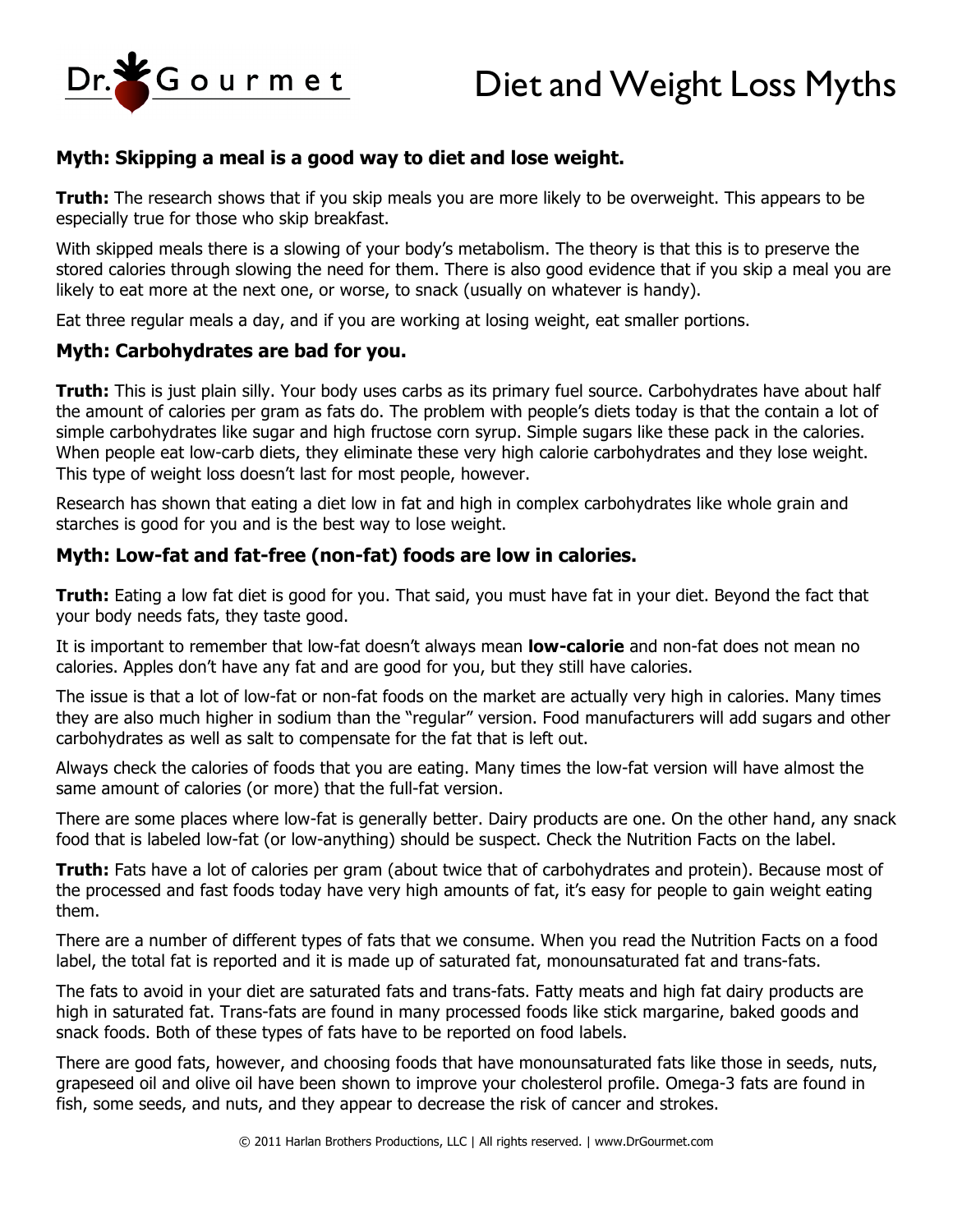Even though there are good fats, they still contain calories, and watching the amount of total fat you eat is as important as the types of fats.

## **Myth: The kinds of foods that you eat are more important than the amount you eat.**

**Truth:** People will go out of their way to eliminate carbohydrates or fats completely from their diet. Most of the time they end up eating the same number of calories in other types of foods.

Calories are calories whether they come from fat or carbs. If you eat too many calories for the amount that you are going to burn, you will gain weight. Simple. It is the **amount** of food that you eat that is important.

## **Myth: Dairy products make you gain weight or help you lose weight.**

**Truth:** Dairy products are pretty good for you, but like any food they have calories. The main issue is that many dairy products have a fair amount of fat. Choose non-fat or 1% milk if you drink milk. Most of recipes that call for milk work fine with either 1% or 2% milk. There are many excellent low-fat cheeses on the market as well.

I use non-fat yogurt for recipes as well as eating and there is excellent evidence that yogurt is very good for you. There are often a lot of added calories in flavored yogurt, so check the label carefully.

Dairy products have lots of good quality protein as well as calcium. Most have been fortified with Vitamin D to help your body absorb the calcium. The low fat dairy products have essentially the same amounts of protein, vitamins, carbohydrates and calcium as the high-fat choices.

## **Myth: You have to work out for 45 minutes at a time to get anything out of exercise.**

**Truth:** I am not an expert in exercise physiology, but the research is clear that most people don't get enough exercise these days. There are good studies that show that even walking 30 minutes three times a week has tremendous benefit.

Ideally your target should be at least 30 minutes 5 times a week. The good news is that breaking this up into two 15 minute segments works fine. That's not much—a couple of miles walking instead of a single sit-com on television. Walking is a lot more fun than watching the evening news and so much better for you. When you do exercise, try to work a little harder at it each time you do. Begin with a stroll for 30 minutes but within a month you can be up to a brisk walk.

## **Myth: Eating late at night or just before you go to bed makes you gain weight.**

**Truth:** Calories are calories. Period. If you eat too many and don't exercise enough, you will gain weight. Eating late and going to bed simply doesn't matter.

When you eat too much your body has an amazing ability to store the extra calories as fat. Eating later for most people generally means that they have eaten more calories than they need.

## **Myth: Celery is negative calories.**

**Truth:** It is true that celery has almost no calories. A medium stalk contains all of 6 calories. It's also pretty good for you in that a large stalk has about a gram of fiber and is high in calcium and trace minerals. Interestingly, celery is also fairly high in sodium for a vegetable—about 50 mg for a large stalk.

The theory that many people put forward is that your body uses more than 6 calories chewing and digesting the celery. There are actually books written about this but, unfortunately, there's no research to support the claim.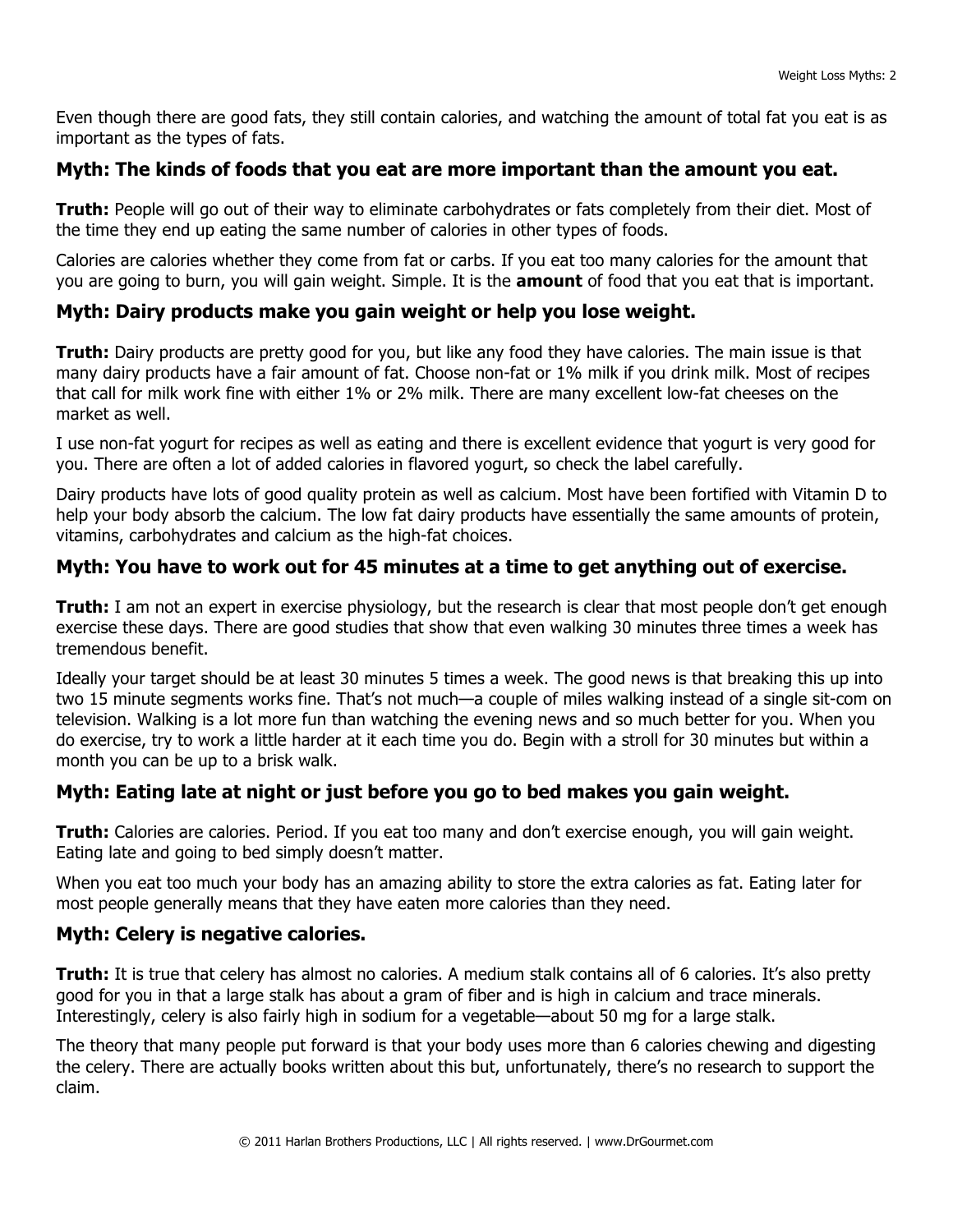The body uses between 10 and 15% of the calories you consume for the total process of digestion. In someone consuming 1,500 calories per day that's 225 calories in 24 hours. It takes the same 225 calories for digestion whether you eat 1,500 calories per day in celery or in bread. The difference is that you would have to eat 250 stalks of celery per day to eat 1,500 calories as opposed to about 15 slices of bread.

Here's how celery can help people lose weight: it tastes good, it takes time to chew, it's filling and it's low in calories.

## **Myth: Cholesterol is bad for you.**

**Truth:** Cholesterol is actually a type of fat and in its raw form is a waxy yellow gunk. It is different from most fats because the cholesterol molecule is more like a steroid molecule. Your body uses it to produce different hormones.

It is actually pretty easy to eat a diet that is lower in cholesterol, but we now know that the types of fats we consume are as important as the amount of cholesterol we eat. It is the way that saturated fats and trans-fats interact with cholesterol in the bloodstream that can cause health problems.

Your liver produces about 300 mg of cholesterol per day, which is about what is needed for the body to function properly. But we also consume cholesterol in the foods that we eat. Because plants don't produce cholesterol, any cholesterol that we eat must come from animal products. A lean cut of meat has the same amount of cholesterol as one with a lot of fat. The key is to eat the one that is leaner and thus lower in saturated fat.

## **Myth: A slow metabolism prevents weight loss.**

**Truth:** Researchers call the amount of calories that one burns doing nothing "resting metabolism" or "Basal Metabolic Rate" (BMR). It is true that BMR can be important in helping to figure out how many calories a person needs every day, but there's never been solid research showing that people with "slow metabolism" gain weight any faster than others. In fact, as people gain weight their metabolism actually speeds up.

The key to weight loss is to eat fewer calories and burn more. Choose great tasting food that's lower in calories, be careful with portion size and spend more time exercising.

## **Myth: If you exercise you don't need to eat healthy.**

**Truth:** Certainly exercise has a profound effect on your long term health. Regular exercise that helps you burn calories has been shown to help you live longer. Adding some type of weight (resistance) training can help you live better.

This doesn't, however, allow you to eat whatever you wish. I have had more than one endurance athlete come in for a check up only to find that their cholesterol profile was terrible. Simple changes in diet brings this back in line.

Keep in mind that elite athletes don't eat just anything. There is, in fact, a tremendous amount of research now about nutrition targeted at the proper diet for athletic training.

## **Myth: Vegetarian diets are healthier.**

**Truth:** Eating strictly vegetarian has been shown to be good for you. There is excellent research to show that when people don't eat meat they eat fewer calories than people who do. The research is, however, often done under controlled circumstances where the vegetarian diet is also a lower fat diet.

The best plan is to look at recipes and the nutrition facts. How many calories are there? How much fat and saturated fat? Are there trans-fats? How much protein? Eating healthy is about choosing foods that are lower